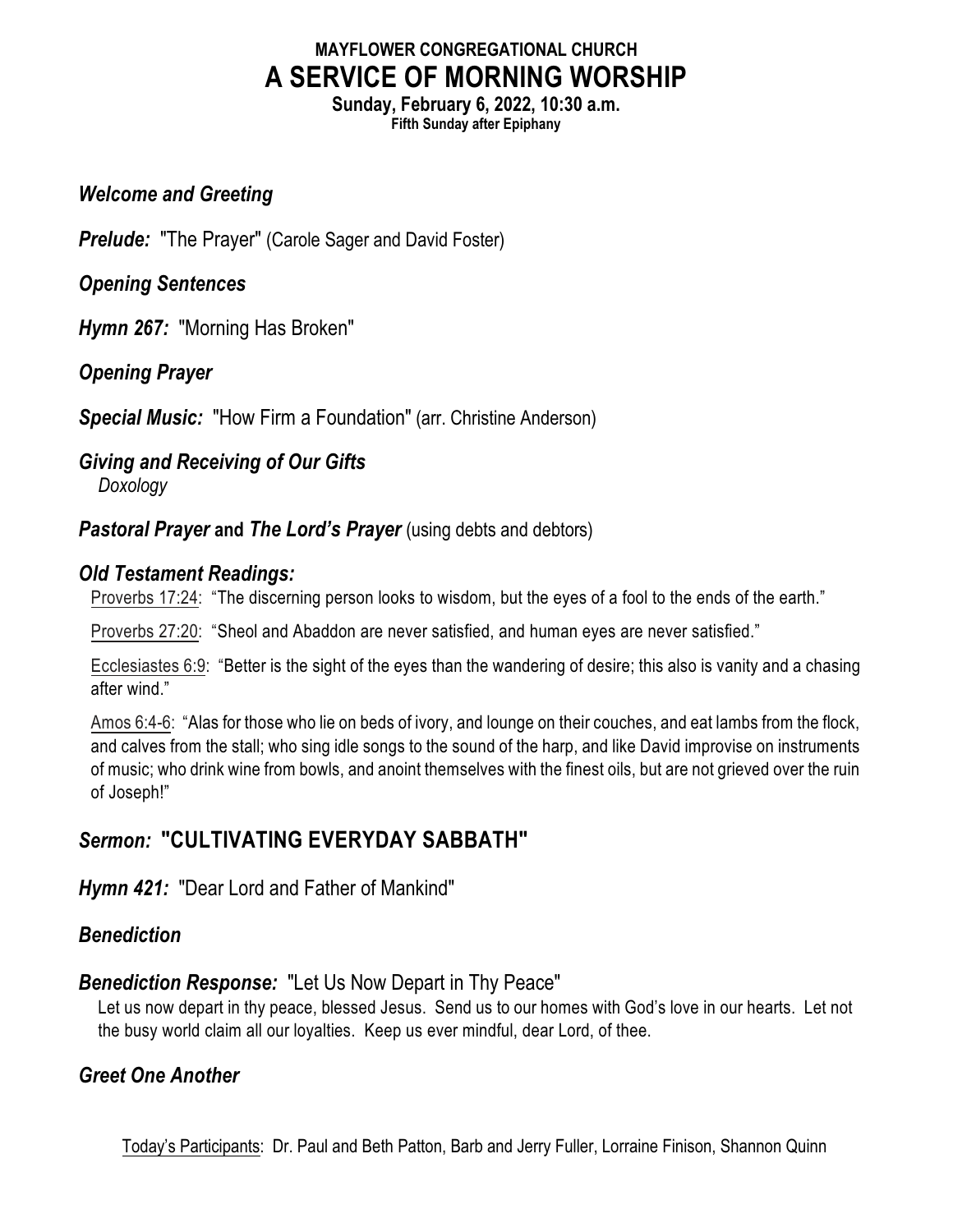#### **GOD'S REVELATION**

267

# **Morning Has Broken**



Harm. © Oxford University Press

5.5.5.4 D